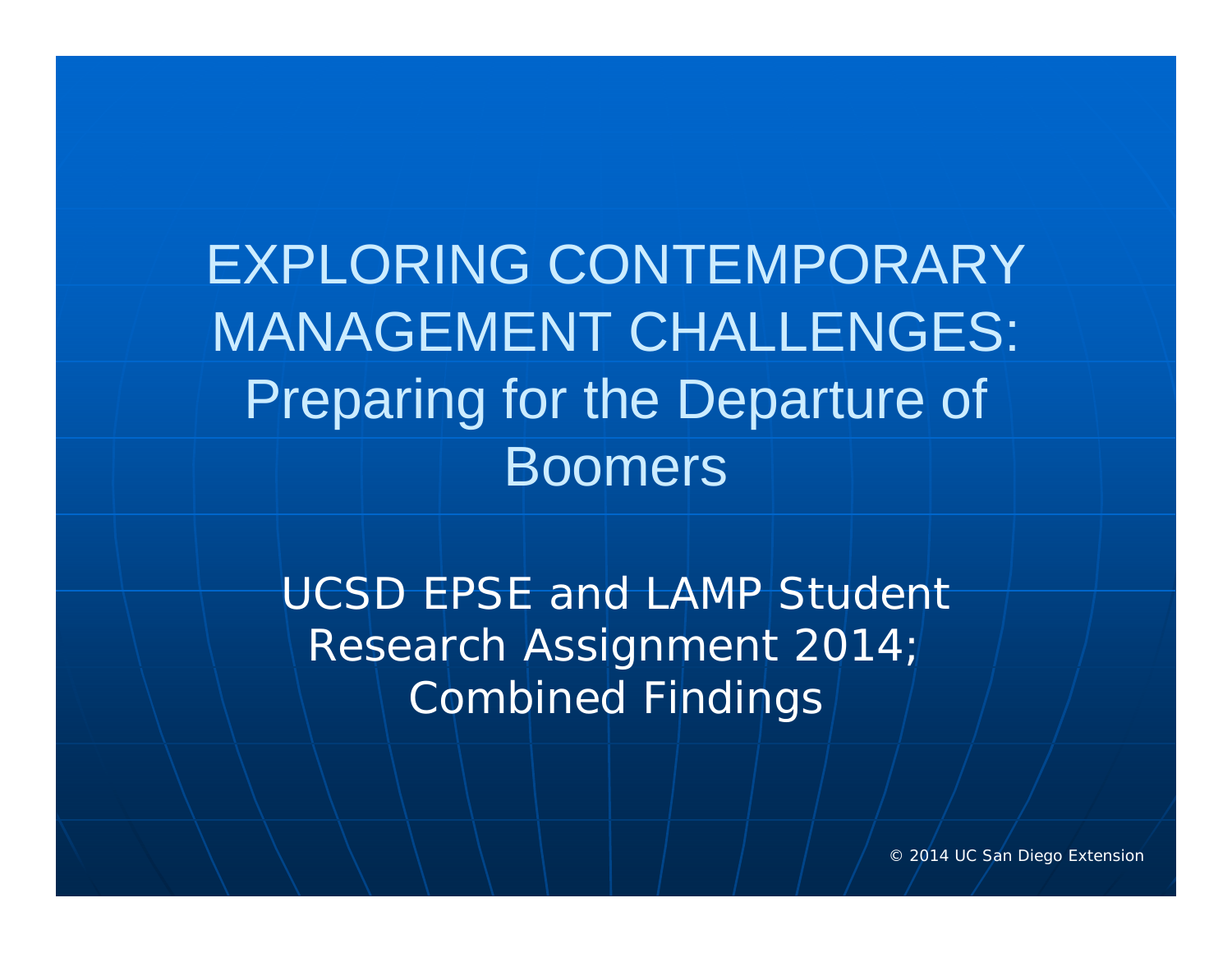# OUTLINE

**The Assignment Information Received** Findings

© 2014 UC San Diego Extension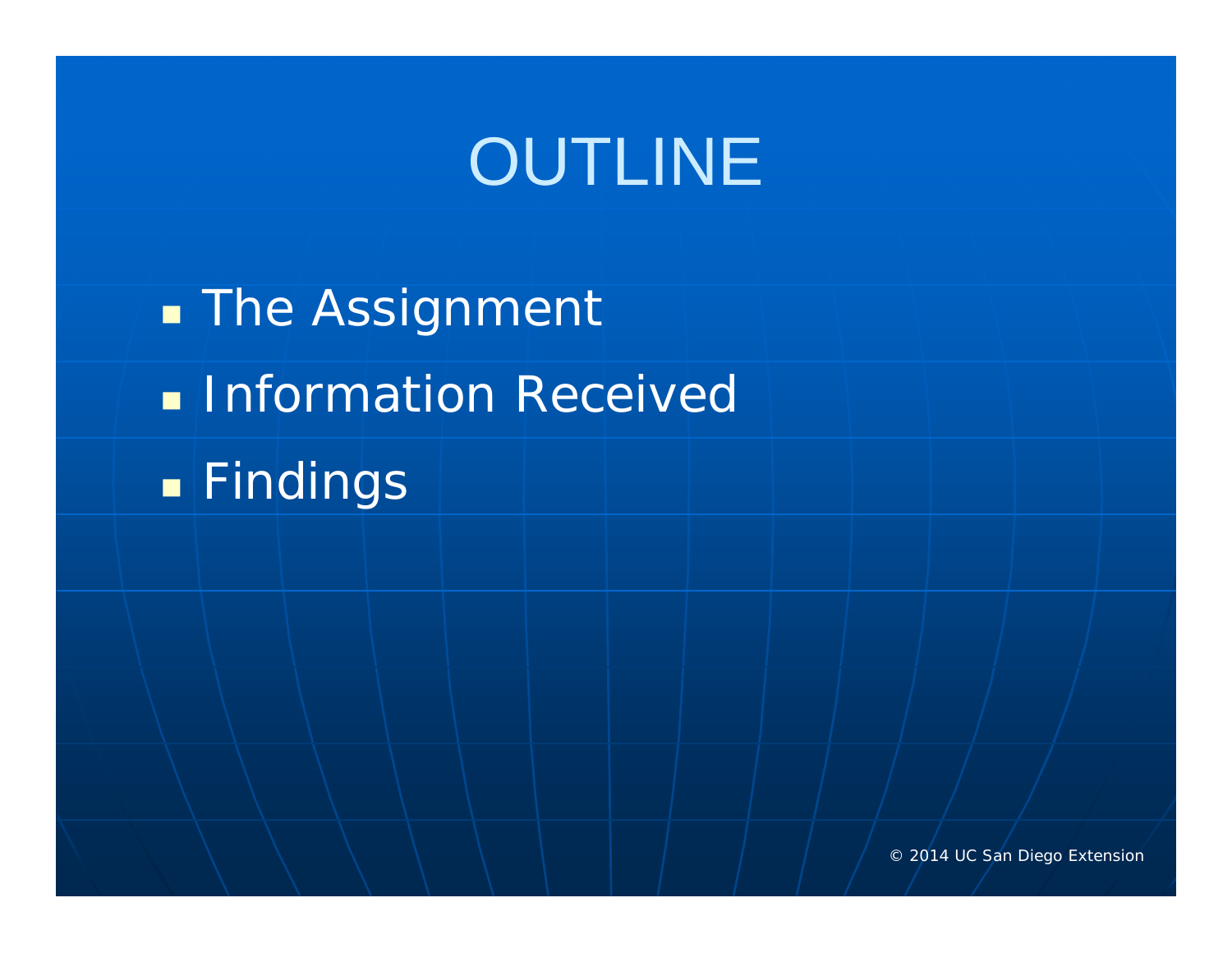# THE ASSIGNMENT

### **Understand the challenge**

- • Determine what about Boomers' knowledge, experience, and behavior should be preserved, transferred and sustained
- • Determine what techniques should be employed to preserve, transfer and sustain these assets
- • Determine when and how these techniques should be employed, and who should take the lead
- **Gather information** (literature, survey, interviews)
- **Look for common themes**
- $\blacksquare$ Document findings, present best practices,  $\overline{\phantom{a}}$ give personal analysis and recommendations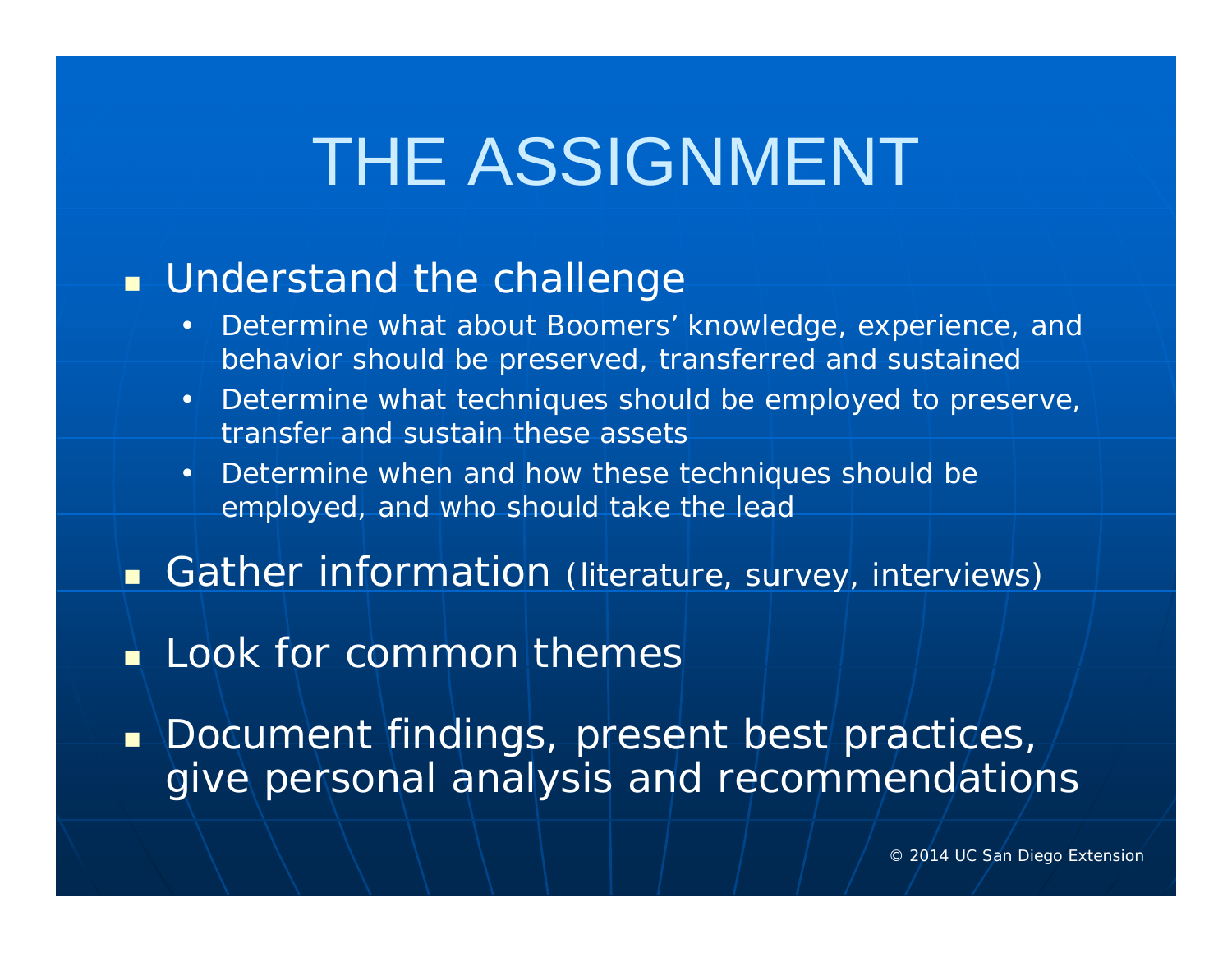### INFORMATION RECEIVED

### **Six team reports**

- 65 researchers
- 26 science and technology companies
- 99 interviews
- 1,277 survey respondents
- 113 literature citations

**Swift and professional effort in completing** the project and producing coherent and useful reports (six to eight weeks)

© 2014 UC San Diego Extension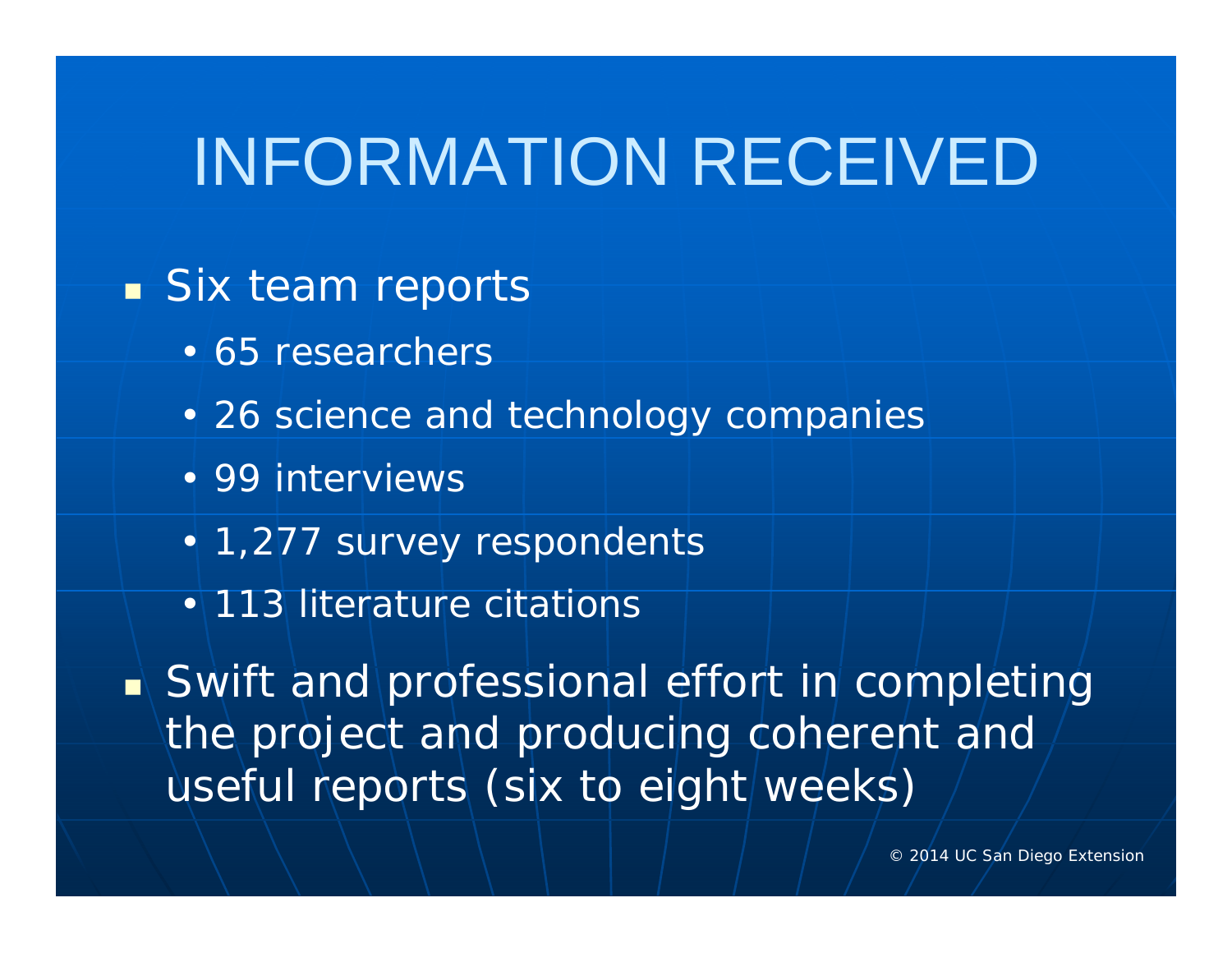# FINDINGS

### What Should be Retained?

- Attitudes and values: work ethic, emotional maturity, loyalty and commitment
- Situational experience (incl. complex management situations)
- Contacts and corporate history
- Technical or procedural knowledge is less essential, but "foundational knowledge" is valuable: systems perspective, understanding of *underlying* technologies and legacy systems
- Breadth and depth of need and the degree of potential loss depends upon the type of industry/company
	- Г Consumer tech has younger, independent culture, less boomer dependence
	- г Defense and manufacturing tech has a disciplined culture, more boomer dependence

#### What Techniques to Use?

- Mostly face-to-face, working together on projects, with purposeful conversations
- Formal training and knowledge bases are not well embraced
- GenX has more respect toward Boomers than does GenY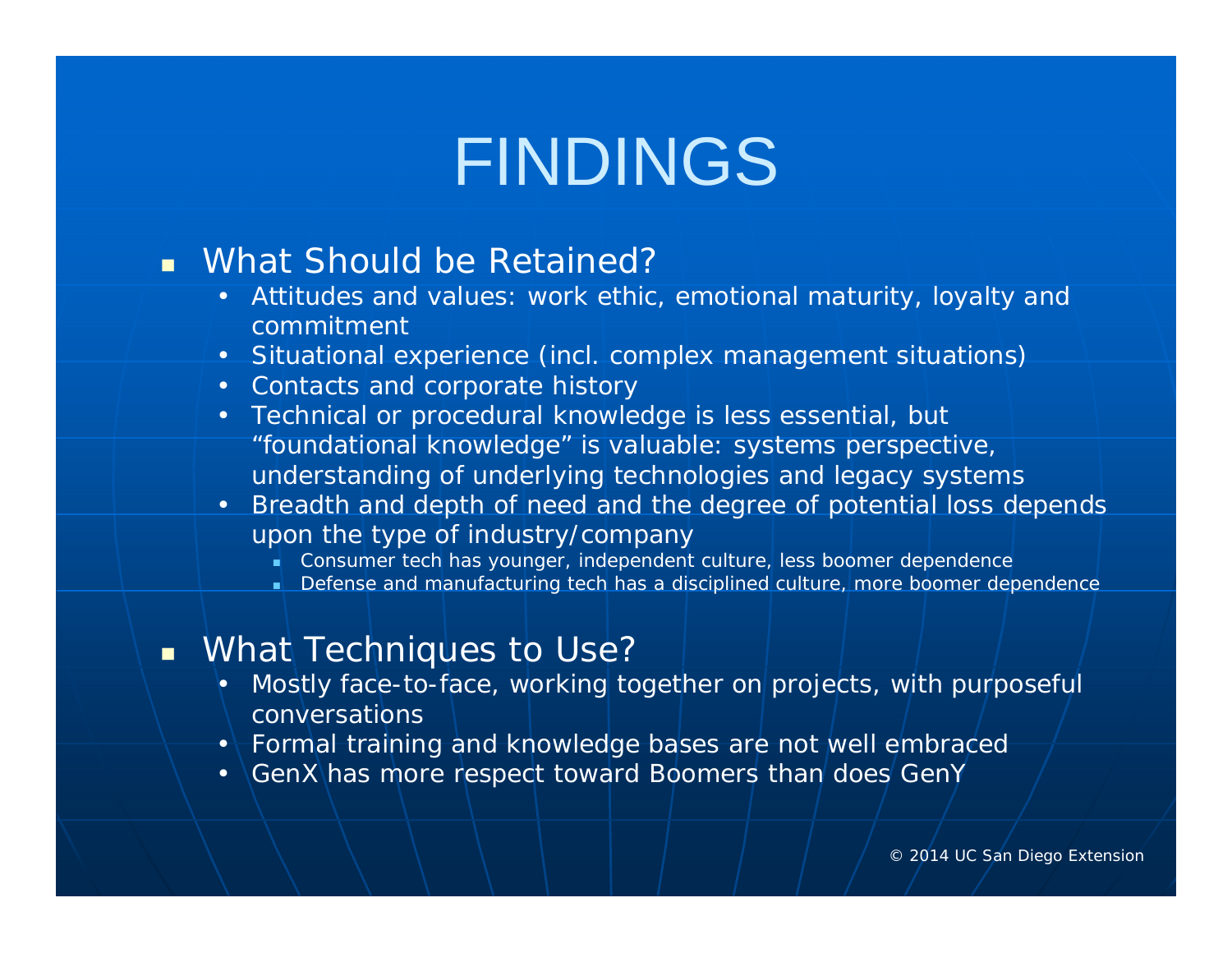# FINDINGS

#### **Implementation?**

- Who: no consensus, many choices -- senior management, human resources, all supervisors, all employees
- When: Be proactive, start early, be continuous
- How: depends a great deal on the culture and structure of the organization -- make smooth job transition part of the culture, structure and facilitate purposeful conversation

#### **E** Combine short and long-term tactics

- Retain access to key experts until knowledge is sufficiently transferred
- Structure formal knowledge transfer program(s), identify, plan, and evaluate
- Also foster less formal exchanges at all levels